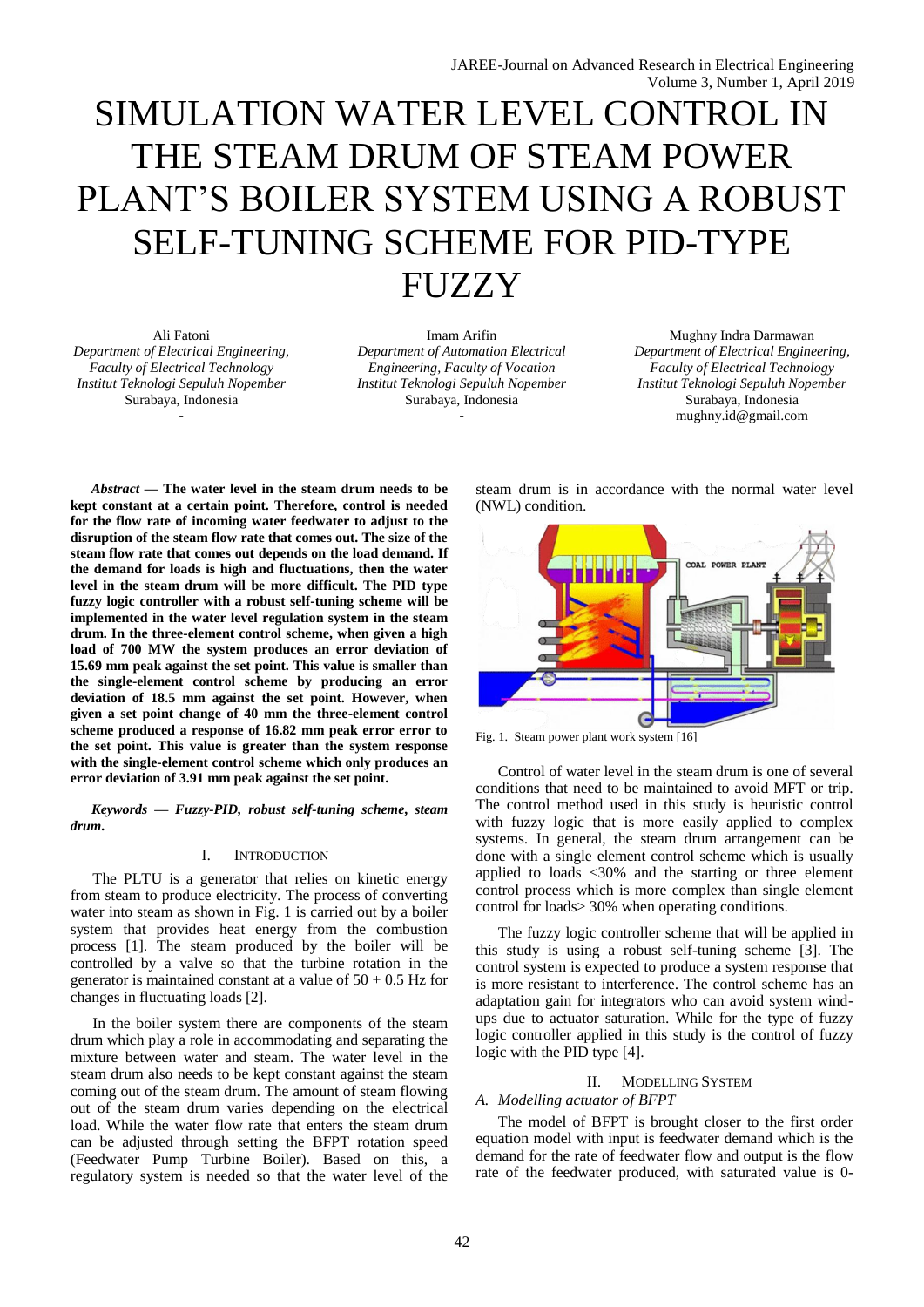## 2188 t/h. Using the least square regression method with the same sampling time so that equation (1) is obtained.



# Fig. 2. Model design of steam drum

## *B. Relation between Load and Steam Flow Rate*

Steam flow  $(M_{st})$  as disturbance, by using the least square regression method with a static equation, the bias parameter value is 406.586 and the slope or gradient parameter is 1.85. So that the equation of relationship between load and steam flow rate can be expressed in equation (2), with *load* in MW.

$$
M_{st}(k) = 406,586 + 1,85. \text{Load}(k) \tag{2}
$$

#### *C. Modelling Plant of Steam Drum*

The physical design model of the steam drum is depicted as in Fig. 2, with the value of the spherical radius of the steam drum (r) being 1.207 m and the tube width on the steam drum being 28.45 m. The modeling for obtaining the input-output relationship in the steam drum is based on the law of the equilibrium between the incoming water and the steam coming out on the steam drum.

So that the transfer function of the steam drum model in the 's' frequency domain through Laplace transform for water level (H) is stated as in equation (3) with A is surface area of water  $(m^2)$ ,  $\rho$  is density (kg/m<sup>3</sup>), and M is mass flow (t/h).

$$
\frac{H(s)}{M_{fw}(s) - M_{st}(s)} = \frac{1}{A.(\rho_{fw} + \rho_{st}).s}
$$
(3)

With the parameter data of the width and radius of the steam drum, it can be estimated the surface area of the water in the steam drum when it is at the NWL point. Then the model in the 's' domain will be transformed into the domain 'z' with a sampling time of 0.1 seconds using the standard tilinine biliner transformation method. The result of the transfer function in the 'z' domain is stated in equation (4).

$$
\frac{H(z)}{M_{fw}(z) - M_{st}(z)} = \frac{2,29z - 2,29}{1 - z} \tag{4}
$$

#### III. SYSTEM PLANNING

The design of PID type fuzzy logic controller in this study uses a robust self-tunning scheme. The scheme basically consists of two main components, including a controller that produces a control signal and gain tuning mechanism as a gain adaptation in the form of a scaling factor  $(\alpha)$  represented in a block diagram as shown in Fig3.

#### *A. Fuzzification Unit*

Before the fuzzification process, as shown in Fig. 4, the normalization process for fuzzification unit will be carried out on error signals and deltas according to the fuzzification range ranging from -3 to 3.





Fig. 4. Membership function of error and diff. error signals

The single-element control normalization process for error signals is based on the working range of the steam drum level, which is -350 mm to 350 mm, so the scaling value is 3/700. As for the delta-error signal, the normalization value is set to 3/10,0118504.

Likewise on Scalling Factor or Gain-tuning Mechanism for error signals and delta errors, the fuzzification process will be defined with a membership function that exactly matches the fuzzification process on the Controller.

#### *B. Designing the Rule Base*

After the fuzzification process, rule-base is determined for each of the functions of the membership of the Controller and Scaling Factor or Gain-Tuning Mechanism. The rulebase design adapts to the number of membership functions for the fuzzification and defuzzification process for Mamdani.

The design is determined by seven membership functions (mf1) which include Very Negative (VN), Medium Negative (MN), Small Negative (SN), Zero Equals (ZE), Small Positive (SP), Medium Positive (MP), and Very Positive (VP). Each relations of membership functions can be stated in the Mack Vicar table in Table 1.

Whereas in the Gain-tuning Mechanism or Scalling Factor, rule design is defined by 7 membership functions (mf2) which include Zero Equals (ZE), Very Small (VS), Small (S), Small Big (SB), Big (B), Medium Big (MB), Very Big (VB). Each relationship of membership functions can be stated in the Mack Vicar table in Table 2.

TABLE 1. RULE-BASE FOR CONTROLLER

| e<br>$\Delta\boldsymbol{e}^\cdot$ | NB | NM | NS        | ZE        | PS        | <b>PM</b> | PB        |
|-----------------------------------|----|----|-----------|-----------|-----------|-----------|-----------|
| NB                                | VN | VN | VN        | MN        | SN        | <b>SN</b> | ZE        |
| NM                                | VN | MN | MN        | MN        | SN        | ZE        | <b>SP</b> |
| <b>NS</b>                         | VN | MN | SN        | SN        | ZE        | SP        | MP        |
| ZE                                | VN | MN | SN        | ZE        | <b>SP</b> | MP        | VP        |
| PS                                | MΝ | SN | ZE        | <b>SP</b> | SP        | MP        | VP        |
| PM                                | SN | ZE | SP        | MP        | MP        | MP        | VP        |
| PB                                | ZE | SP | <b>SP</b> | MP        | VP        | VP        | VP        |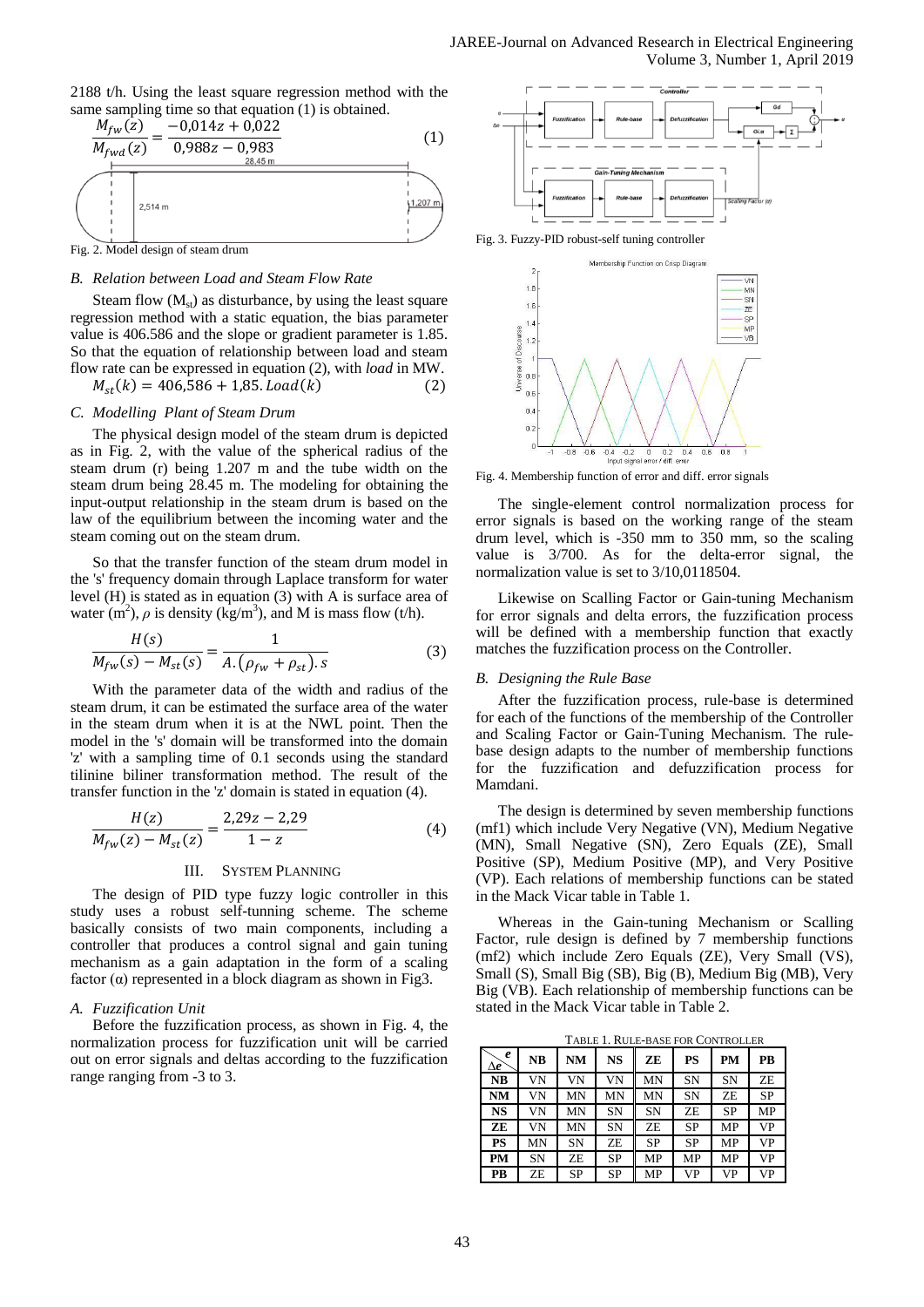| $\boldsymbol{e}$<br>Δe                                         | NB                           | NM                                        | <b>NS</b>        | ZE                          | PS                                                                                                           | PM            | PB                                         |
|----------------------------------------------------------------|------------------------------|-------------------------------------------|------------------|-----------------------------|--------------------------------------------------------------------------------------------------------------|---------------|--------------------------------------------|
| <b>NB</b>                                                      | VВ                           | VВ                                        | VВ               | B                           | SВ                                                                                                           | S             | ZE                                         |
| NM                                                             | VВ                           | VВ                                        | B                | B                           | MB                                                                                                           | S             | VS                                         |
| NS                                                             | VВ                           | MВ                                        | B                | VВ                          | VS                                                                                                           | S             | VS                                         |
| ZE                                                             | S                            | SB                                        | MВ               | ZE                          | MВ                                                                                                           | SB            | S                                          |
| <b>PS</b>                                                      | VS                           | S                                         | VS               | VВ                          | B                                                                                                            | MВ            | VВ                                         |
| PМ                                                             | VS                           | S                                         | MB               | В                           | B                                                                                                            | VВ            | VВ                                         |
|                                                                |                              |                                           |                  |                             |                                                                                                              |               |                                            |
| 2r<br>1.8 <sub>k</sub>                                         | ZE                           | S<br>Membership Function on Crisp Diagram | SВ<br>Ð          | B<br>W<br>MN                | VВ<br>2 <sub>f</sub><br>1.8 <sub>k</sub>                                                                     | VВ            | VВ<br>Membership Function on Crisp Diagram |
| 1.6<br>1.4<br>1.2<br>-11<br>0.8 <sub>1</sub><br>0.6<br>$0.4 +$ |                              |                                           |                  | SN<br>Æ<br>SP<br>MP<br>O VB | 1.6 <sup>1</sup><br>1.4<br>Universe of Discourse<br>$\frac{12}{12}$<br>$\frac{12}{12}$<br>$0.6 +$<br>$0.4 +$ |               |                                            |
| PВ<br>Universe of Discourse<br>0.2<br>o۱<br>л                  | $-0.6 - 0.4 - 0.2$<br>$-0.8$ | 0.2<br>ñ<br>Control Signal                | 0.4<br>$0.6$ 0.8 | $\overline{1}$              | $0.2 +$<br>0 <sup>1</sup><br>n                                                                               | $\frac{6}{2}$ | 0.6<br>0.4<br>Scalling Factor              |

Fig. 5. Singleton's defuzzification for (a) controller (b) scalling-factor

#### *C. Mamdani's Inference*

After that, inference is done, which in this case can be done by several methods. In setting this level, both the Controller and the Gain-tuning Mechanism or Scaling Factor inference method used both are the minimum of maximum (MOM), which is expressed in equation (5).

$$
U_x = max(U_x, min(mf_1, mf_2))
$$
\n(5)

The ux variable states the results of inference, mf1 and mf2 are the values of each membership function for  $i = 1.2$ , ..... (number of error membership functions) and  $i = 1, 2, \dots$ (number of membership functions delta error).

#### *D. Defuzzifikasi Unit*

At this stage the results of reasoning values will be stated in the crisp diagram. Both the Controller and the Gain-tuning Mechanism, both of which use the singleton type membership function which is represented in the crisp diagram of Fig. 5(a) and Fig. 5(b).

where  $x * is the result or output value of the$ defuzzification process, n is the number of sample elements, xi is the sample element and µi states the membership function value.

## *E. System's Specifications*

System specifications describe the target or the results we want for the system as in Table 3. So that the controller design that is done is intended so that the system meets the response criteria in accordance with predetermined specifications.

The system of regulating the water level in the steam drum is observed to set the system criteria for two conditions, which include the criteria for system response to changes in set-point of 40 mm and also to changes in electrical load disturbances ranging from no load, 400MW to 700MW.

## IV. DESIGN FOR STEAM POWER PLANT'S SIMULATOR

Communication between HMIs with each different PC represents the working principle of the Client-Server distribution structure, with HMI-I as a client and HMI-II as a server. So in the HMI-I both set-point and output are read / write, while the HMI-II set-point is read / write while the output is read as found in Fig. 6.



Fig. 6. Data exchange schemes with shared variables

The Overview view in Fig. 7 displays system information in general. The information includes system response graphs, controller parameters, control mode selector, selector for single-element control or three element control, load demand, set point level, percent valve for feedwater and steam, shrink / swell, fluctuating load, and blowdown as input . Whereas the output includes the percent valve condition, pressure and water level on the steam drum, boiler trip indicators, and the system response graph.

Then the view of Steam Drum in Fig. 8 displays information related to the variables that are specifically found in the steam drum along with their physical images with the aim that information is easier to receive. Then the last panel display is Controller Fig. 9 which displays Fuzzy logic controller parameters. These parameters can be changed or re-tuned as needed directly by the operator and adjust to the conditions of the system*.*

Then for the block diagram as a program on the Simulator system, the PLTU is designed with the main VI, with several Sub-VI as shown in Fig. 10.<br>BOILER CONTROL



Fig. 7. HMI display in the Overview's panel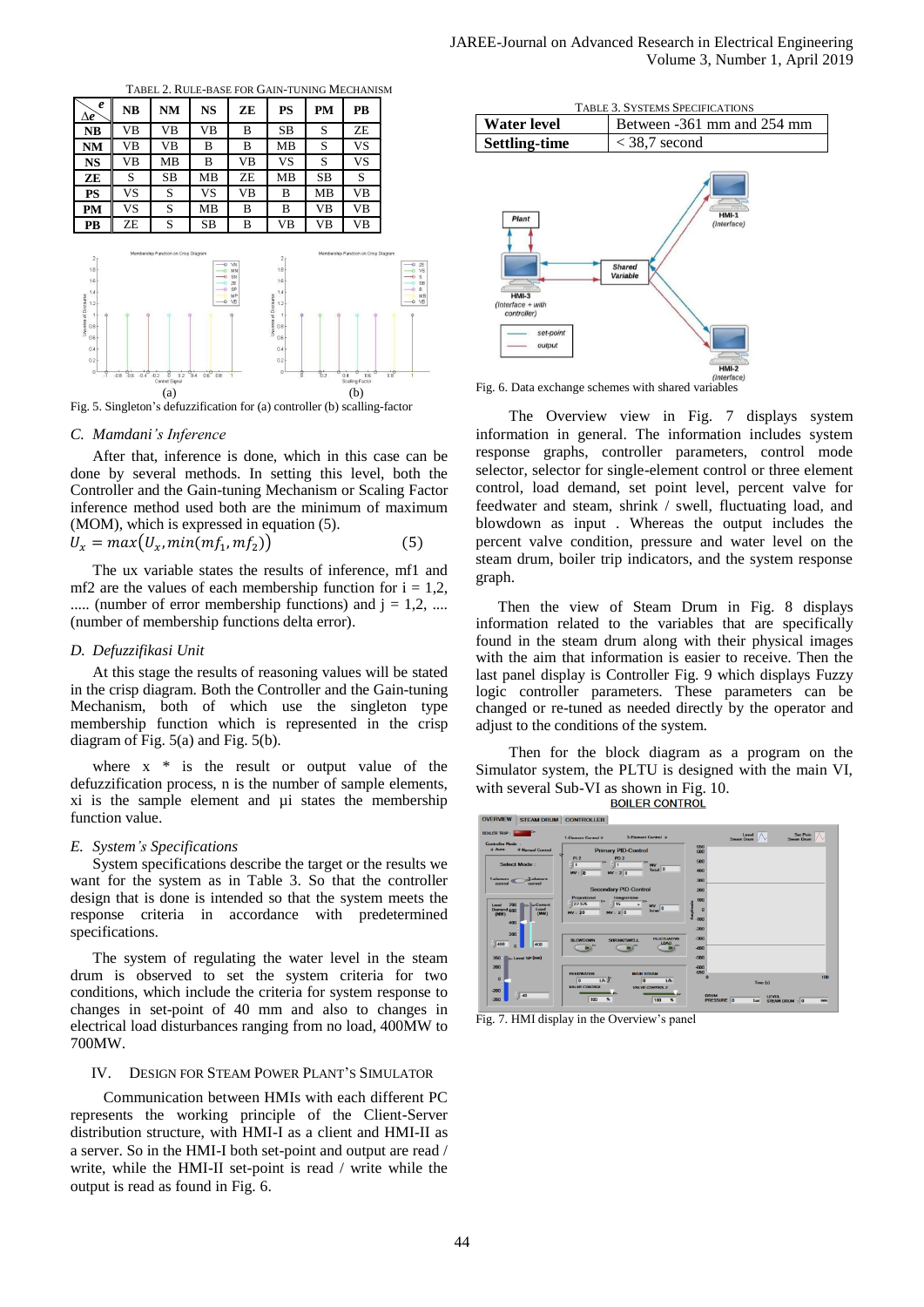

Fig. 8. HMI display in the Steam Drum's panel



Fig. 9. HMI display in the Controller's panel

When the boiler trip, the program is designed so that the control mode switches to manual control and the valve from the feedwater pipe and steam becomes closed (0%) to avoid offset levels that are too large. The valve arrangement diagram scheme to be closed when a trip occurs is as shown in Fig. 11. Then the scheme with the same design will be applied to the valve in the steam pipe.

In addition, there are also many other program models as shown in Appendix 13, including panels that automatically move according to the control mode used, synchronizing values between P and KP, Ti and Ki, Td and Kd, and the corresponding configuration so that each setpoints on each HMI-1, HMI-2, and HMI-3 can follow changes to the set values without causing crashes from exchanging data.

## V. RESULTS AND ANALYSIS

Testing of PID-type fuzzy logic controller with robust self-tuning scheme will be applied to single-element control and three-element control. Testing is done by giving a change of 40 mm set-point with a load of 400 MW and also

|                       |                                                                                              |                                                                | <b>Rus Bismillah Ivproj - Project Explorer</b>                                                                                                                                                                                                                                                       |         |              |        | ×           |
|-----------------------|----------------------------------------------------------------------------------------------|----------------------------------------------------------------|------------------------------------------------------------------------------------------------------------------------------------------------------------------------------------------------------------------------------------------------------------------------------------------------------|---------|--------------|--------|-------------|
|                       | Edit                                                                                         | <b>View</b>                                                    | Project                                                                                                                                                                                                                                                                                              | Operate | <b>Tools</b> | Window | <b>Help</b> |
| <b>Items</b>          |                                                                                              | <b>Files</b>                                                   |                                                                                                                                                                                                                                                                                                      |         |              |        |             |
| File<br>ľ.<br>o-<br>ė | h<br>ŀ<br> <br> -<br> <br> <br> <br>æ<br> <br> <br> <br> <br> -<br> <br> <br> <br> <br> <br> | <b>My Computer</b><br>mse.vi<br>mode.vi<br>trip.vi<br>plant.vi | Project: Bismillah.lvproj<br><b>Scallar Three.vi</b><br><b>Scallar Single.vi</b><br><b>Array Single.vi</b><br>Array Three.vi<br>fuzzy control.vi<br>fuzzy control - pry.vi<br>pid control - sec.vi<br>blowdown.vi<br>plant steam.vi<br>plant fw.vi<br>Real-Plant.vi<br>valve fw.vi<br>valve steam.vi |         |              |        |             |
|                       | <br> -                                                                                       |                                                                | System - Server.vi<br>System - Client.vi<br>Variabel.Ivlib                                                                                                                                                                                                                                           |         |              |        |             |
|                       | 田                                                                                            |                                                                | <b>Build Specifications</b>                                                                                                                                                                                                                                                                          |         |              |        |             |

Fig. 10 Projects explorer's display for simulator



Fig. 11. The valve design is closed when the boiler is trip

observed the effects of disturbance on the system by increasing the power load to 700MW.

#### *A. Fuzzy*-PID *Robust Self-tuning*

The results of the system response to each of the larger PI parameter values are as shown in Fig. 12. The system response for the three PI parameter values does not have a significant difference, more clearly can be seen in Table 4. If seen based on the system response characteristics data, the higher PI value can produce a larger system oscillation.

Also, the resulting steady-state error is smaller as in the PI parameter value of 0.1 and 0.5, which has a slightly better system response criterion. However, if the PI parameter value is too high, the resulting oscillation, undershoot, and steady-state error will also increase. So that PI values are able to produce the best system response is 0.5 based on the system performance index value (J) which is also produced*.*

### *B. Three-element Control Scheme*

The results of the tuning are then tested on the system, based on Fig. 13, the system results have a fast transient response, only a large overshoot with a value of 63.92% is still produced by the PI controller while the P controller still produces a steady-state error despite its value small which is only 3.43%.

After obtaining the tuned PID parameter for controlling the inner-loop then it is then implemented in the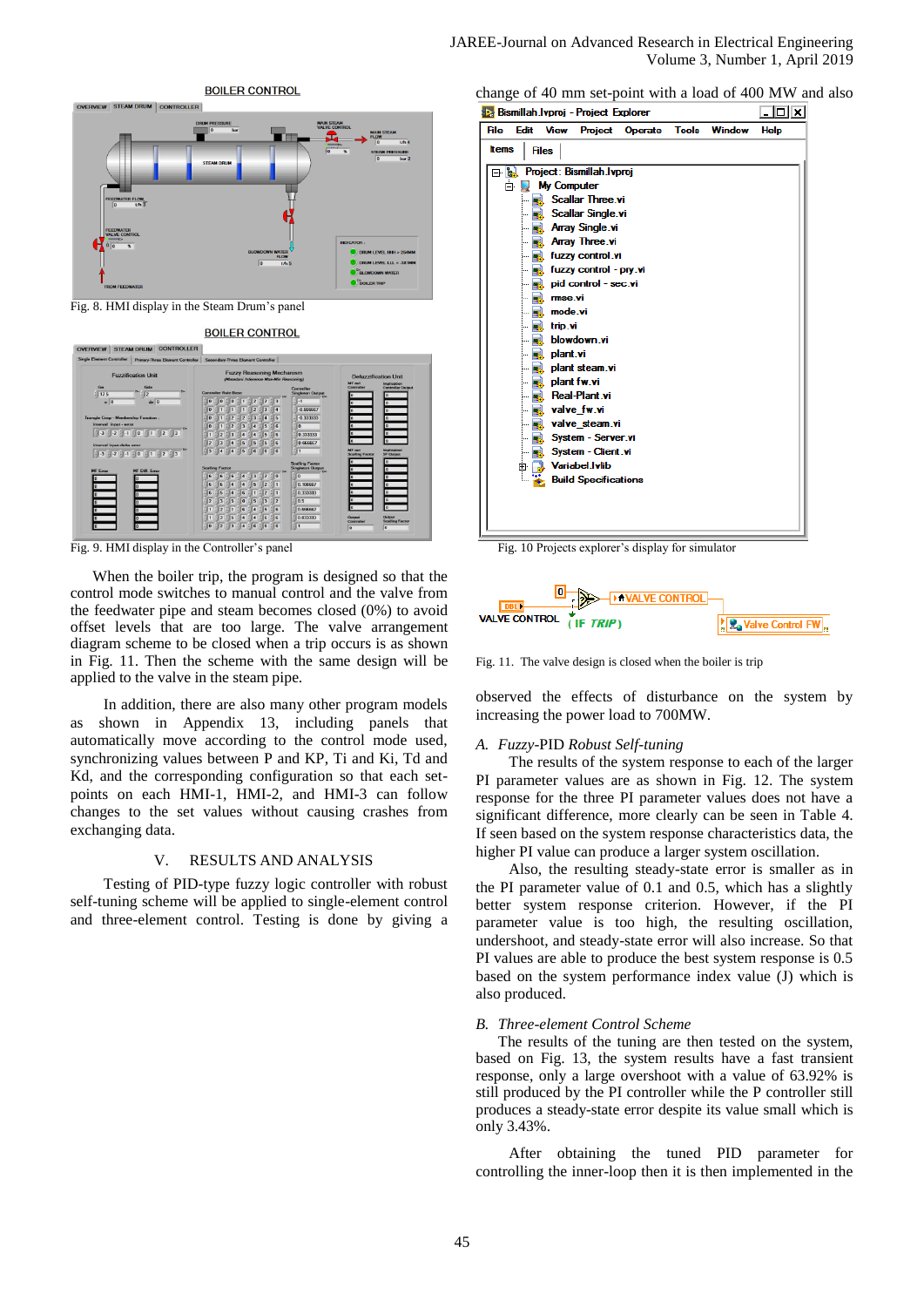system as a whole for the three-element control. Because the integrator has been obtained on the outer-loop and the system is already type-1, then controlling for inner-loop is enough to use the P controller only from tuning.

This system is tested with the control parameter value on the outer loop with a PI of 0.06 and the most suitable PD value is sought. The result is a system response as shown in Fig. 13. It can be concluded that the three-element control is able to reduce wind-up better than single-element control so as to produce a smaller undershoot when given a set-point down with a nominal load.



TABLE 4. SYSTEM CRITERIA WITH FUZZY-PID

| <b>Systems Criteria</b>                                      | $PI = 0.1$ | $PI = 0.5$ | $PI = 1$   |
|--------------------------------------------------------------|------------|------------|------------|
| Water level's value after<br>50 second                       | $0.96$ mm  | $0,14$ mm  | $0.33$ mm  |
| Water level's value<br>after100 second                       | $1,11$ mm  | $0,44$ mm  | $0.38$ mm  |
| Pertubation peak (change)<br>of set-point and 400MW<br>load) | 19,77 mm   | 20,66 mm   | $20.08$ mm |
| Pertubation peak<br>$(700MW$ load)                           | 21,14 mm   | $21,06$ mm | 21,11 mm   |
| <b>IAE</b>                                                   | 1.920,8    | 1.225,9    | 1.527,7    |
| ISE                                                          | 15.103,8   | 13.738,9   | 15.367,7   |
|                                                              | 3.239,1    | 2.477,2    | 2.911,7    |



Fig. 13. Inner-loop controller on the actuator

While the resulting peak differences are not significant, with PD parameters equal to 1 having the smallest value of the others. From the steady-state error generated, all three have produced fairly small values as shown in Table 5.

Overall, systems based on the resulting response criteria, the PD controller parameter with value 1 produces the best system response among the three as shown in Fig. 14. However, the PD parameter of 1 produces oscillation around its steady state value, so that in the parameter values the system stability is degraded.

After testing the system with the set-point down with a nominal load, then the system is tested with a set-point up of 40 mm with a nominal load. Then just as before after 50 seconds the system will be given a maximum load. The resulting system response is as in Fig. 15, which shows that single-element control is capable of producing a much better response than the three-element control for changes in setpoint.



Fig. 14. System response with three-element control

| TABLE 5. SYSTEM CRITERIA WITH THREE-ELEMENT CONTROL |            |             |          |  |  |  |
|-----------------------------------------------------|------------|-------------|----------|--|--|--|
| <b>Systems Criteria</b>                             | $PD = 0.5$ | $PD = 0.75$ | $PD = 1$ |  |  |  |
| IAE                                                 | 1.387.8    | 1.305.6     | 1.057,2  |  |  |  |
| ISE                                                 | 9.356,0    | 8.737.7     | 7.814.5  |  |  |  |
|                                                     | 2.184,6    | 2.048.8     | 1.732.9  |  |  |  |

This shows that single-element control is used during the starting process, where at that time there are many set-point changes in the system. Overall the system criteria with changes in set-point rise can be seen in Table 6.

#### *C. System Testing for Random Load Changes*

Testing is done by comparing the response of the two schemes between single-element control with three-element control for the presence of a load or random interference. The interference given is a random value load with ranges from 400 MW to 700 MW to be given to both control schemes. The controller scheme used in the single-element control is the PID type fuzzy logic controller with a robust self-tuning scheme, as well as the outer-loop controller in the three-element control while the conventional P-loop controller is used for the inner-loop. As in the previous test, the system was given a set-point down by 40 mm with a given random value load. The controller parameters used were taken from the best value based on the results of previous analyzes. The results of the test obtained a system response as shown in Fig. 15.

The three-element control scheme is not able to produce a good response to changes in set-points as in the previous test. On the other hand, Fig. 16 shows that in the single-element control scheme it is not able to maintain its steady state value well in fluctuating (random) load conditions, while in the three-element scheme the system control is able to reduce interference better with the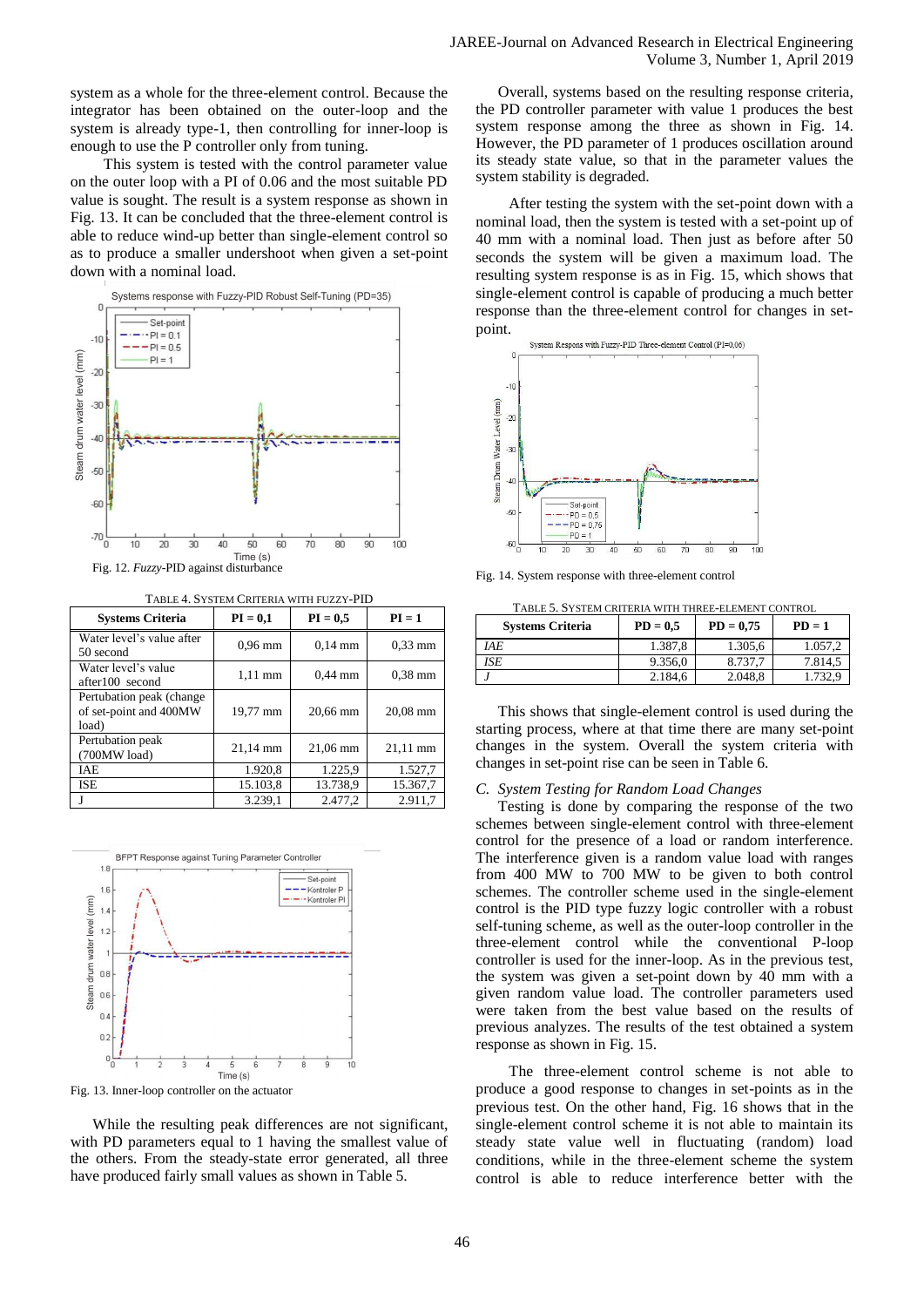resulting deviation tends to be smaller . This also proves that the three-element control has a faster response.<br>  $S_{\text{ystem}~\text{Response}}$  with Change of Set-point



Fig. 15. Three-element control's response with change of set-point

TABLE 6. SYSTEMS CRITERIA WITH THREE-ELEMENT CONTROL **Systems Criteria Single- Three-**System Respons with Fluctuative Load  $\sqrt{ }$ Set-point Single-element Control  $-10^{-1}$ - Three-element Control Steam Drum Water Level (mm)  $-20$  $-5<sub>0</sub>$ -6  $-70$ Έ  $10$ 20 30 40 50 60 70 80 90 100  $Time(s)$ 

Fig. 16. System response to random loads

### VI. CONCLUSION

The use of PID-type fuzzy logic controllers with robust self-tuning schemes can complement the shortcomings of PI-type and PD-type fuzzy logic controls by producing 17.09 mm peaks at maximum load and steady-state error of 0.09 mm.

The three-element control control scheme is able to produce a system response that is more resistant to interference than the system when using single-element control schemes. The three-element control scheme is able to maintain its steady state condition by producing pertubation peaks of 15.69 mm for maximum load, where the value is smaller than the single element control which results in a peak peak of 18.5 mm against maximum load.

For the starting process in the boiler system, singleelement control is capable of producing a better response compared to the three-element control scheme. Singleelement control produces 3.91 mm peak against changes in set-point up with nominal load, where the value is much better than when using the three-element control scheme which produces a value of 16.82 mm.

#### VII. REFERENCES

- [1] K. D. P. and N. I. J., *"Power System Engineering",*  New Delhi: Tata McGraw-Hill, 2008.
- [2] Gilman. G.F. (Jerry), *"Boiler Control System Engineering: Second Edition"*, United States of America (USA): International Society of Automation,2010.
- [3] Rajani K Mudi*, "A Robust Self-Tuning Scheme for PIand PD-Type Fuzzy Controllers",* IEEE Transactions on Fuzzy Systems : Vol. 7 - No. 1, February 1999.
- [4] Yesil. Engin. dkk., *"Fuzzy PID Controllers: An Overview"*, The 3rd Triennial ETAI International Conference on Applied Automatic SystemsAt: Ohrid. Macedonia, October 2003.
- [5] Yan. Jun, dkk., *"Using Fuzzy Logic: Towards Intelligent Systems"*, New York. London: Prentice Hall, 1948.

|                                                            | element<br>Control | element<br><b>Control</b> |
|------------------------------------------------------------|--------------------|---------------------------|
| Water level's value after 50 second                        | $0.66$ mm          | $0.04$ mm                 |
| Water level's value after100 second                        | $0.46$ mm          | $0.06$ mm                 |
| Settling-time (change of set-point and<br>400 MW load)     | 2,8 second         | 2,85 second               |
| Settling-time (700 MW load)                                | 2,55 second        | 2,55 second               |
| Pertubation peak (change of set-point)<br>and 400 MW load) | 12,34 mm           | 6,79 mm                   |
| Pertubation peak (700 MW load)                             | 18,5 mm            | 15,69 mm                  |
| <b>IAE</b>                                                 | 1.252,6            | 734,7113                  |
| <b>ISE</b>                                                 | 9.250,2            | 7.529,4                   |
|                                                            | 2.052.4            | 1.414.2                   |